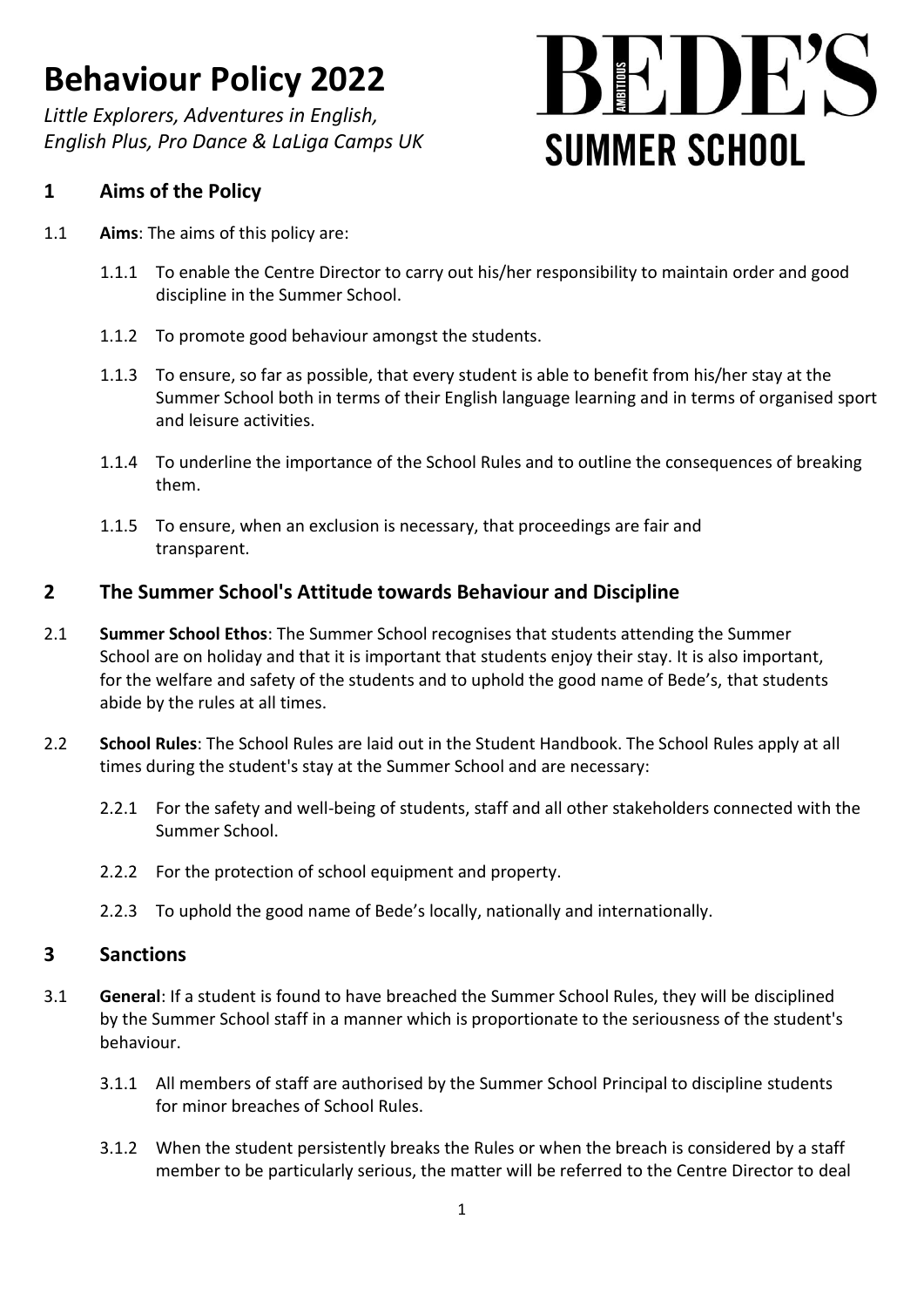*Little Explorers, Adventures in English, English Plus, Pro Dance & LaLiga Camps UK*

# $\mathbb{R}$   $\mathbb{R}$   $\mathbb{R}$   $\mathbb{R}$   $\mathbb{R}$   $\mathbb{R}$   $\mathbb{R}$   $\mathbb{R}$   $\mathbb{R}$   $\mathbb{R}$   $\mathbb{R}$   $\mathbb{R}$   $\mathbb{R}$   $\mathbb{R}$   $\mathbb{R}$   $\mathbb{R}$   $\mathbb{R}$   $\mathbb{R}$   $\mathbb{R}$   $\mathbb{R}$   $\mathbb{R}$   $\mathbb{R}$   $\mathbb{R}$   $\mathbb{R}$   $\mathbb{$ **SUMMER SCHOOL**

with according to the procedure set out in this policy.

- 3.2 **Breaches of School Rules**: Examples of sanctions for breaches of School Rules include:
	- 3.2.1 When a student has been late for a class, activity or meeting: taking away the student's free time.
	- 3.2.2 When a student has caused damage to School property: charging the student for repairs or restitution.
	- 3.2.3 When a student fails to keep his/her bedroom tidy: requiring the student to tidy their bedroom during free time.
	- 3.2.4 When a student is rude to staff or persistently breaks the Summer School Rules: informing the parents.
- 3.3 **Serious Breaches of School Rules**: A student can be excluded for a grave breach of Summer School discipline, for example, if they commit a criminal offence or some wilful act calculated to cause serious damage to the school, its community or any of its members. Examples of behaviour which may cause the student to be sent home include:
	- 3.3.1 Abusive behaviour including harassment, bullying, actual or threatened violence, damage to personal property and verbal or other abuse based on racial, sexual or religious differences.
	- 3.3.2 Possessing, using or supplying cigarettes, alcohol, drugs or any other illegal substances.
	- 3.3.3 Stealing or committing any other criminal offence under UK law.

This is not an exhaustive list of examples and is included for illustrative purposes only.

- 3.4 **Single Serious Breach of School Rules**: Although the Summer School will always aim to deal with breaches of the School Rules whilst allowing the student to complete the course, the Summer School regards some offences as being so serious that a single incident could result in the student being excluded.
- 3.5 **Behaviour related to a Disability**: The Summer School will make reasonable adjustments for managing a breach of School Rules that is related to a student's disability. The Summer School will ensure that a disabled student is able to present their case fully, where their disability might otherwise hinder this.

### **4 Informing the Parents**

4.1 **Informing Parents of Behavioural Issues:** When the Centre Director is concerned about a student's behaviour, when serious breaches of school rules occur and when conducting an investigation,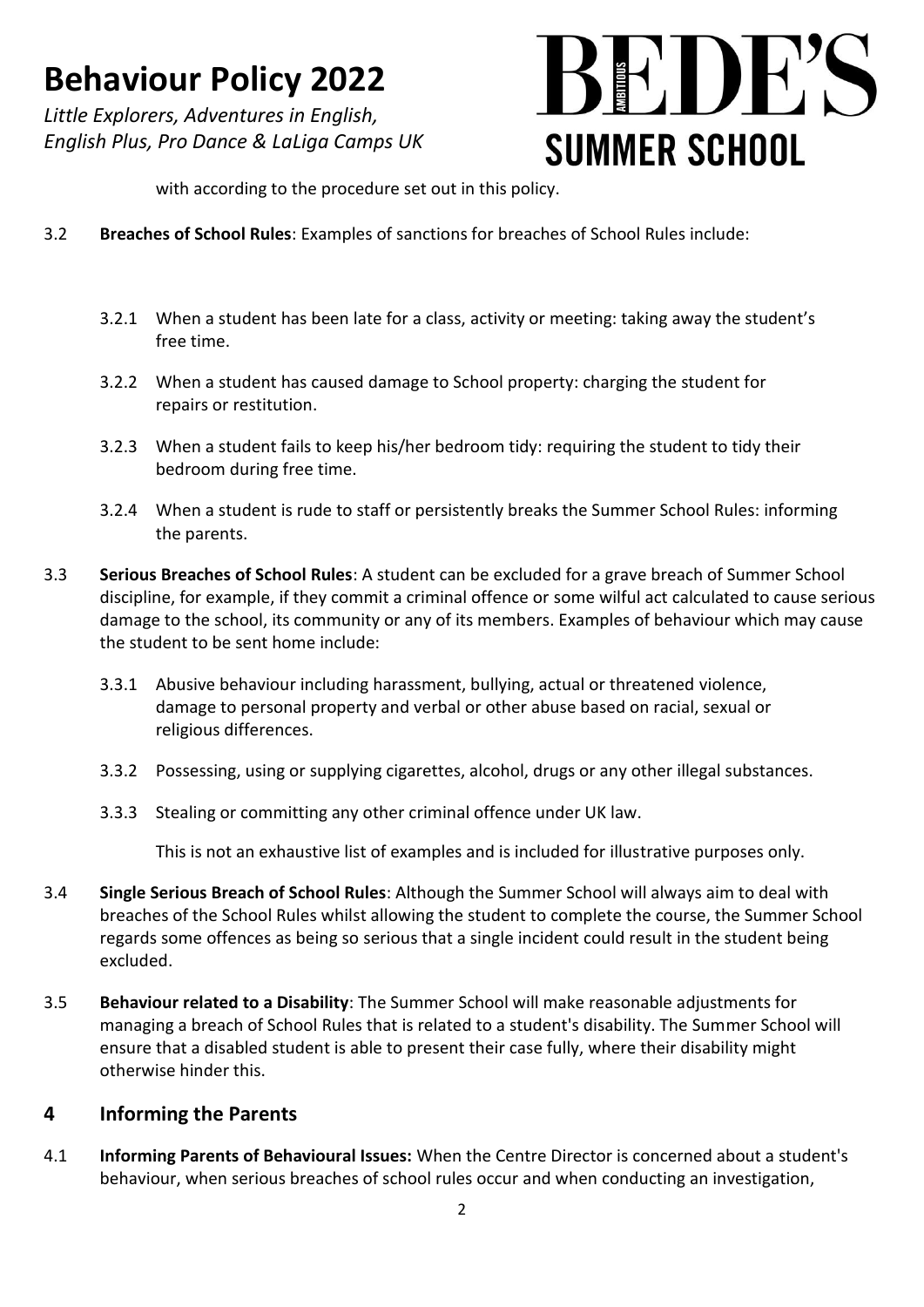*Little Explorers, Adventures in English, English Plus, Pro Dance & LaLiga Camps UK*



he/she is permitted to speak to the student's parents and/or agent.

### **5 Investigation Procedure**

5.1 **Conduct of an Investigation**: A rumour or suspicion of a repeated or serious breach of Summer School Rules will be investigated and if appropriate, disciplinary action may be

taken by the Summer School. Investigation of a complaint or rumour about a student's behaviour will be conducted by the Centre Director or nominated Manager.

- 5.1.1 The Investigation Procedure is used to establish whether a breach of Summer School discipline has occurred. As such, it will not be used when the student has already admitted the breach or been caught while committing the breach.
- 5.2 **Involving the Student in an Investigation**: When a complaint is made concerning a student's behaviour, the Centre Director or nominated Manager will hold a meeting with the student to ensure that they have the opportunity to give their version of events. If the student feels that they are not able to adequately communicate in English, they may choose to be accompanied by a friend who can act as translator. The Parent/Guardian/Agent will be informed before the meeting takes place.
- 5.3 **Documentation of Procedure**: An incident report will be completed by the Centre Director or nominated Manager whenever an investigation is carried out into a student's conduct, a copy of which will be sent to Head Office for the attention of the Summer School Principal.
- 5.4 **Bag/Room Searches**: If a bag or room search is appropriate to the investigation procedure, such a search will be conducted in accordance with Bede's *Search and Confiscation Policy.*
- 5.5 **Body Searches**: If a body search is required, it will be conducted by the Police.
- 5.6 **Outcome of an Investigation**: In order to ensure that the same person is not responsible for both the investigation and making the final decision, The Summer School Principal or Assistant Principal will decide on the outcome of an Investigation.
- 5.7 **Informing Parents of the Outcome of an Investigation**: Parents will be informed by the Summer School Principal or Assistant Principal as soon as reasonably practicable of the outcome of the investigation, and of any decision to permanently exclude.

### **6 The Summer School's Procedure for Dealing with Exclusions**

- 6.1 **Decision to Permanently Exclude:** The decision to exclude permanently is at the sole discretion of the Summer School Principal who will act fairly and reasonably in arriving at his decision.
- 6.2 **Organising the Transfer home**: The student's parents will be responsible for: